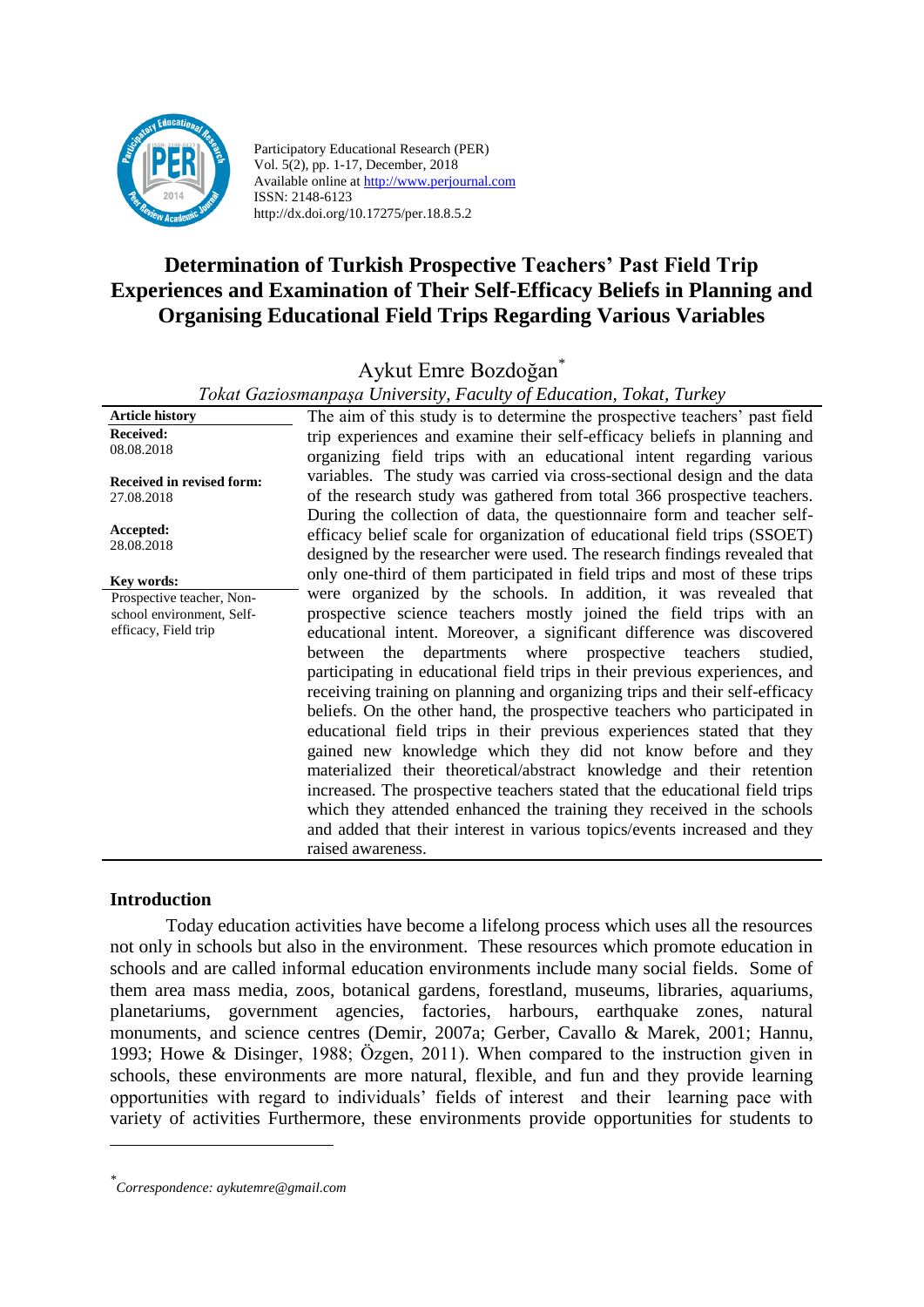gain different experiences, they are rich teaching materials which prevent education from being dependant on books and class atmosphere and they promote training in the schools (Demir, 2007a; Özgen, 2011; Ramey-Gassert, 1997; Tatar & Bağrıyanık, 2012; Taylor & Caldarelli, 2004).

These places which are called non-school environments offer students experiential learning opportunities, give them chance to use their five senses, and provide opportunities for their permanent learning (Yavuz & Balkan Kıyıcı, 2012). The research studies conducted reveal that students preferred flexible non-school settings to the disciplined class environments (Noel, 2007) and it was determined that knowledge and experiences which they retained most were formed as a result of learning actualized due to the trips organized to the non-school environments because the trips organized to these places increased student motivation and offered opportunities for learning with fun when compared to the traditional classroom environments (Krakowka, 2012). Many studies conducted reveal that non-school environments have positive effects on students' cognitive learning (Anderson & Lucas, 1997; Miglietta et al., 2008; Orion & Hofstein, 1994), affective learning (DeWitt & Storksdieck, 2008; Lai, 1999; Orion & Hofstein, 1994) and psychomotor learning (Houser et. al., 2011; Morag & Tal 2012). In addition, it is identified in these studies that non-school related trips foster students' thinking skills, enhance awareness, prepare a substructure for future learning (DeWitt & Storksdieck, 2008; Orion & Hofstein, 1994) and develop social skills (Houser et. al., 2011; Morag & Tal, 2012).

School trips organized to non-school environments have a lot of advantages within this framework and it is important that organization, implementation, and evaluations processes of the trip should be overemphasized to reach their aims (Bozdoğan, 2007, 2012; Demir, 2007b) because very few teaching tools can facilitate learning which a well-planned and organized school trip connected to the school curriculum can offer (Coughlin, 2010; Hurley, 2006; Kisiel, 2005; Pasquier & Narguizian, 2006; Tal, Bamberger & Morag, 2005). Moreover, the research studies conducted reveal that well-planned and orchestrated trips will reach their aims (Bozdoğan, 2007, 2012; DeWitt & Storksdieck, 2008; Güler, 2011; Lakin, 2006; Orion & Hofstein, 1994; Özgen, 2011; Tatar ve Bağrıyanık, 2012; Yavuz ve Balkan Kıyıcı, 2012). Well-designed trips make contributions to social and personal development of students because they work collaboratively (Dillon et. al., 2006) and help them to build relationship between reality and theory at a high level (Krakowka, 2012). Moreover, it was discovered that students acquired more scientific thinking skills in rich non-school environments (Gerber, Cavallo & Marek, 2001).

Within this scope, teachers play a dominant role in organizing non-school environments to promote education in the school. Teachers must actively participate in the process of planning and organizing educational trips to non-school environments and they must make an effort for a successful trip (Demir, 2007a). However, the research studies conducted reveal that although teachers know that trips which are organized to non-school environments will yield effective results on students, they do not prefer such activities much (Carrier, 2009; Moseley, Reinke & Bookout, 2002; Orion et. al., 1997; Simmons, 1998; Smith-Sebasto & Smith, 1997; Tatar & Bağrıyanık, 2012; Türkmen, 2010). The reasons why teachers do not prefer non-school environments much are that they are pedagogically unqualified (Griffin & Symington 1997; Kisiel 2003; Michie, 1998; Olson, Cox-Petersen & McComas, 2001; Tal & Morag, 2009; Tal & Steiner, 2006), they are not actively engaged in the process of trip, and they do not have any knowledge about the process of planning and organizing trips (Anderson, Bethan & Mayer-Smith, 2006; Bozdoğan, 2012; Demir, 2007b; Ferry, 1993; Tal,

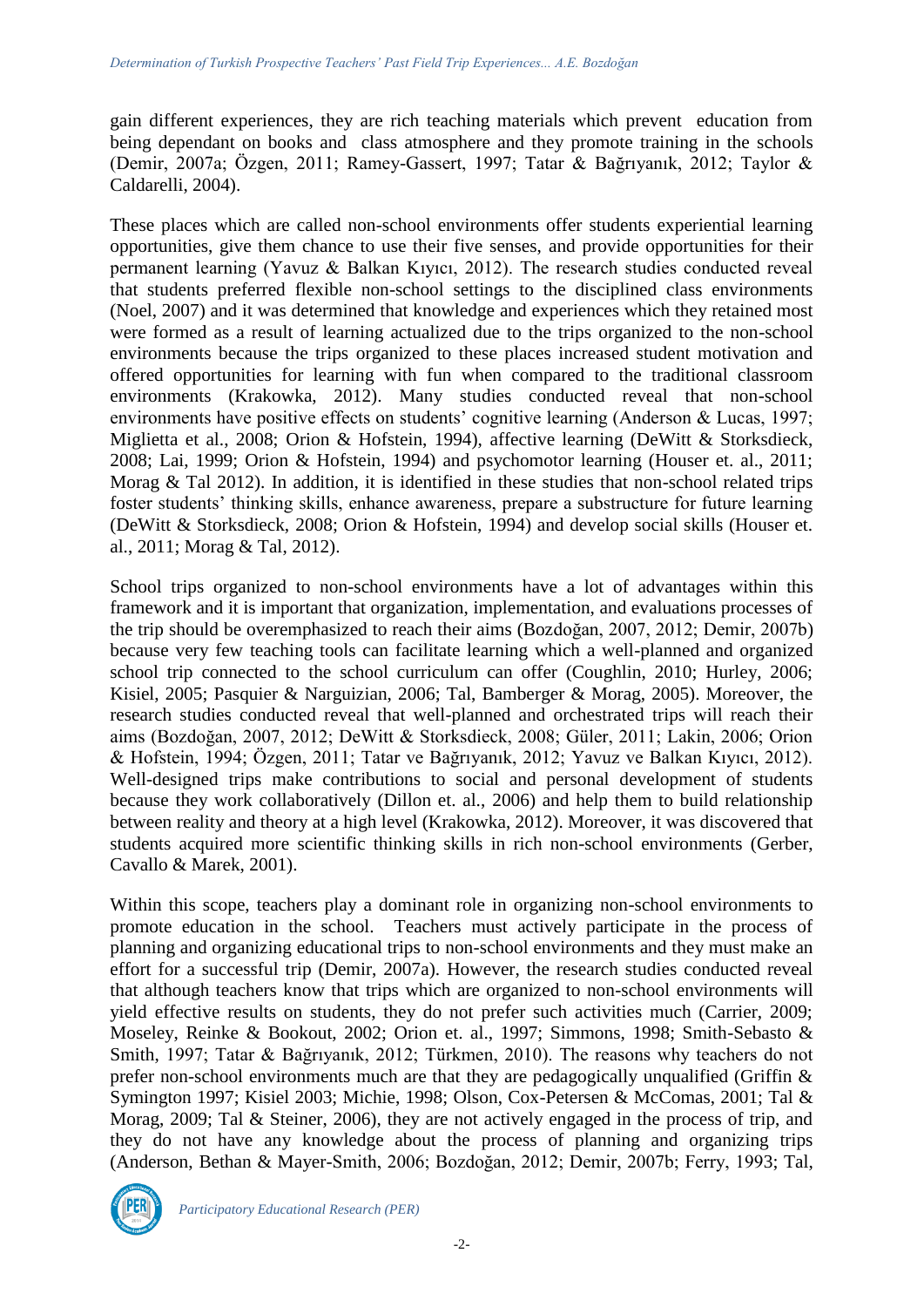Bamberger & Morag, 2005). The studies conducted reveal that not only teachers but also prospective teachers do not have enough knowledge and experiences regarding planning and organizing trips (Bozdoğan, 2012; Demir, 2007a; Wunder, 2002). However, it is pointed in the research studies conducted that the training prospective teachers received during their university years about designing trips to non-school environments yielded successful results. For example, in a study conducted, the prospective teachers were given a chance to practice the training they received about organizing trips on their students and prospective teachers' views within this context of implementation were taken. Most of the prospective teachers stated that this experience made positive contributions to them regarding planning a trip, coordination of students, time management, and collaboration with the other teachers. Moreover, prospective teachers stated that they realized the importance of non-school settings in terms of education and they would use field trips as a means of education when they became a teacher (Krahenbuhl, 2014). There are similar results in the literature (Catherine & Catherine, 2011; Chin, 2004; Munakata, 2005).

As it is indicated, the studies conducted reveal that both teachers and prospective teachers encountered various problems regarding planning and organizing educational school trips which were particularly connected to the course and it was also found that professional training must be given to provide solutions to these problems. For that purpose, prospective teachers specifically should receive such training during their university education and this will make contributions to them to use non-school environments effectively and efficiently in their professional life. However, before prospective teachers take part in the process, identification of their self-efficacy beliefs and discovery of their attitudes will provide a viewpoint to the instructors of the course. The instructor should do planning in the light of this data, organize instructional process, and overcome the deficiencies which are very important for the professional development of prospective teachers.

## *The Purpose of the Study*

The purpose of the study is to determine the prospective teachers' past field trip experiences and examine their self-efficacy beliefs in planning and organizing field trips with and educational intent with regard to various variables. The research sought answers to the following questions.

- (1) Do prospective teachers consider themselves qualified to plan and organize field trips with an educational intent?
- (2) Is there a significant difference between total self-efficacy scores of prospective teachers about planning and organizing a field trip and gender, their state of joining educational field trips and receiving training on organizing an educational field trip in their past experiences?
- (3) Is there a significant difference between the prospective teachers' genders and their state of joining educational field trips, their training on organizing a trip, their preferences for the trips and the variables related to the individuals/ organizations that designed the trips which they participated in?
- (4) Is there a significant difference between the departments where the prospective teachers studied and their attitudes towards attending educational field trips, their preferences for the trips, receiving training on planning and organizing trips, and the variables related to the individuals/ organizations that designed the trips which they attended?

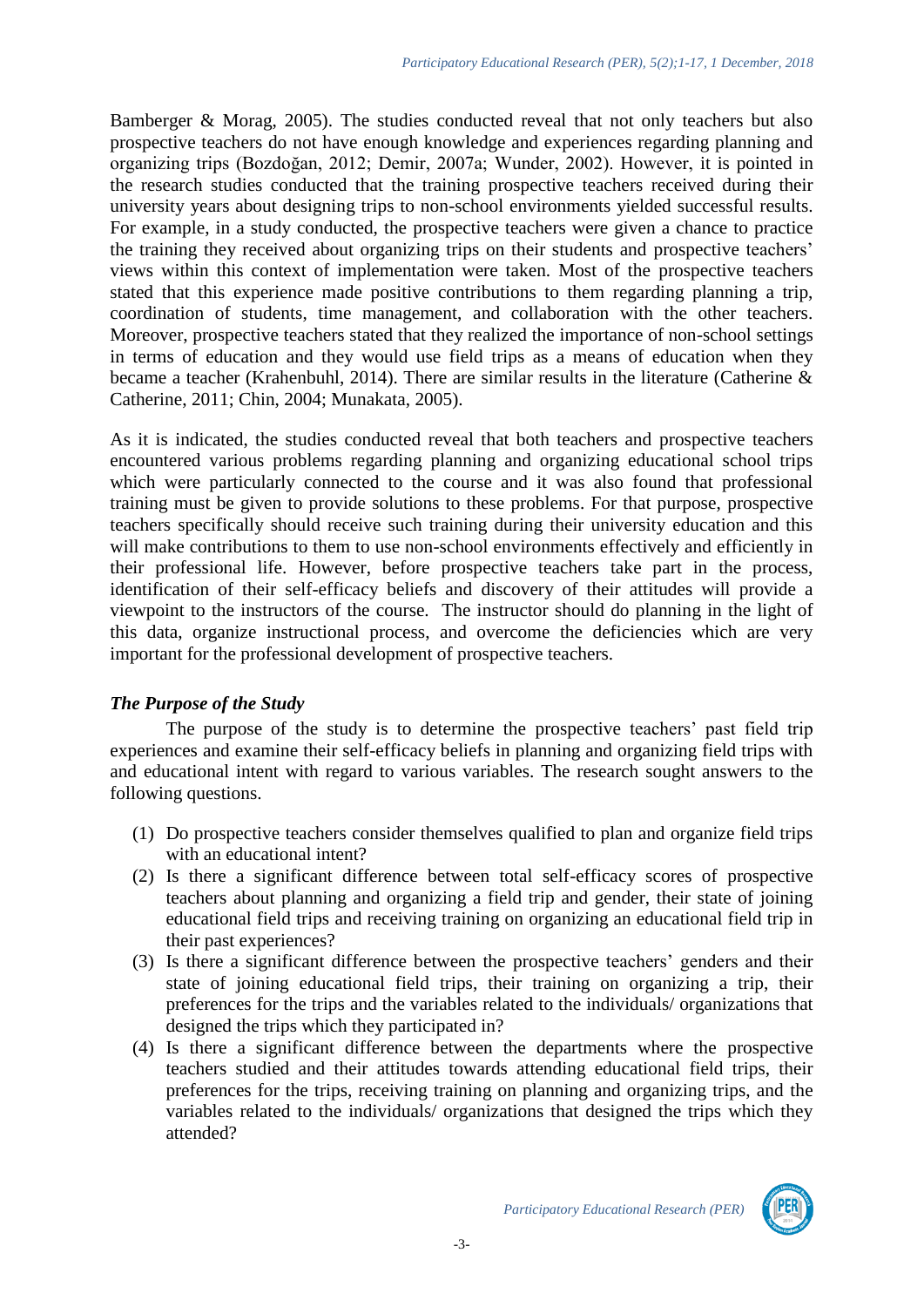(5) What contributions did field trips with an educational intent make to the prospective teachers?

#### **Methodolgy**

In the research, a cross-sectional survey design, one of the quantitative research methods, was used. This method is conducted to make evaluation in line with standards, and to reveal the possible relationships between the events. The main purpose of such research is to identify and explain the case which is examined in detail. This method was used in the study because it was considered that both prospective teachers' past field trip experiences would be determined and their self-efficacy beliefs in planning and coordinating educational field trips would be examined and described with regard to various variables.

#### *Participants*

The research study was carried out in 2013-2014 academic year. Out of total 366 prospective teachers who participated in the study and were in their fourth year of studies, 148 of them are males and 218 of them are females. Out of 366 prospective teachers, 114 of them were studying in Science Teaching Department, 113 of them in Social Studies Education Department, and 139 of them in Primary School Teaching Department. They were randomly selected four different Educational Faculty in Turkey. The ages of the prospective teachers ranged from 22 to 27.

#### *Data Collection Tools*

During the process of data collection, questionnaire form and teacher self-efficacy belief scale for organization of educational field trips (SSOET) developed by the researcher were used. The questionnaire form consists of 3 close-ended questions and 1 open-ended questions. SSOET which is composed of total 30 items, 17 positive and 13 negative items, is a 5 point Likert type scale. The scale's Cronbach's Alfa reliability coefficient was calculated to be 0,931 (Bozdoğan, 2015).

#### *Data Analysis*

Frequency, percentages and arithmetic average, which are descriptive statistical methods, were used for the statistical analysis of data collected for the sub-problems whose answers were sought within the framework of the general purpose of the research and t-test and one-way ANOVA were benefited from to determine the differences between the independent variables. One open-ended question in the questionnaire were analysed via content analysis. As a result of content analysis, the reliability of the research was calculated with the formula suggested by Miles and Huberman (1994) (Agreement /Agreement + Disagreement ) and nearly %89 agreement was found.

#### **Findings**

The total SSOET points of prospective teachers were examined regarding various variables and presented in Table 1.

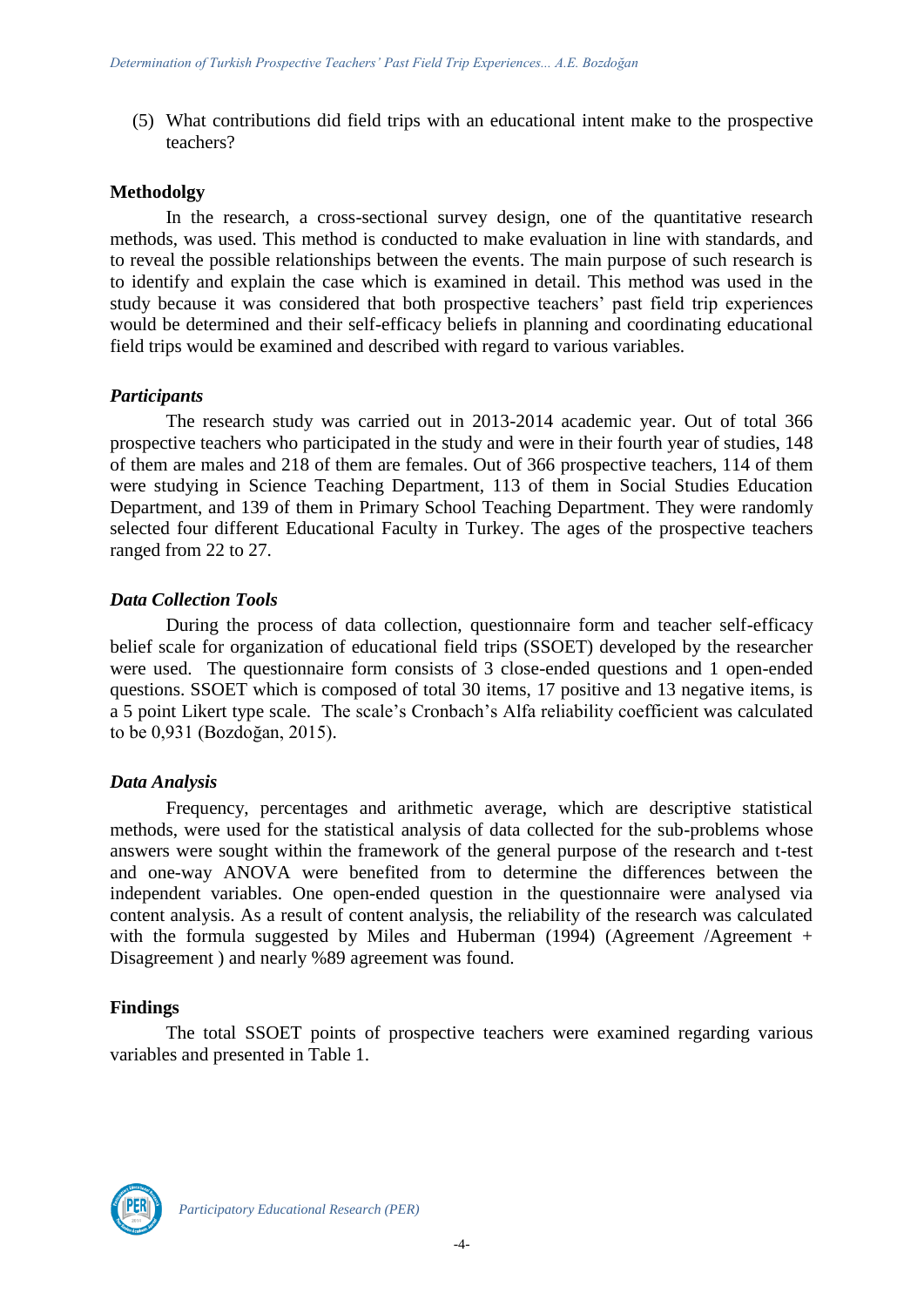| <b>Variables</b>                      | f   | Min. | Max. | M(SD)      | <b>Values</b> | p       |
|---------------------------------------|-----|------|------|------------|---------------|---------|
| Gender                                |     |      |      |            |               |         |
| Male                                  | 148 | 2.07 | 4.98 | 3.77(.580) | 1.432         | .153    |
| Female                                | 218 | 2.30 | 4.97 | 3.69(.493) |               |         |
| Attitudes towards participating in    |     |      |      |            |               |         |
| educational field trips               |     |      |      |            |               |         |
| Yes                                   | 125 | 2.60 | 4.98 | 3.87(.508) | 3.780         | $.000*$ |
| N <sub>0</sub>                        | 241 | 2.07 | 4.93 | 3.65(.528) |               |         |
| <b>Attitudes towards receiving</b>    |     |      |      |            |               |         |
| training on planning and              |     |      |      |            |               |         |
| organizing field trips                |     |      |      |            |               |         |
| Yes                                   | 32  | 3.50 | 4.98 | 4.14(.409) | 4.758         | $.000*$ |
| N <sub>0</sub>                        | 334 | 2.07 | 4.97 | 3.68(.524) |               |         |
| <b>Department</b>                     |     |      |      |            |               |         |
| Science Teaching <sup>1</sup>         | 114 | 2.07 | 4.98 | 3.79(.570) |               |         |
| Primary School Teaching <sup>2</sup>  | 139 | 2.77 | 4.87 | 3.62(.449) | 4.757         | .009**  |
| Social Studies Education <sup>3</sup> | 113 | 2.30 | 4.93 | 3.79(.565) |               |         |
|                                       |     |      |      |            |               |         |

Table 1. Examination of prospective teachers' total SSOET points regarding various variables

*n=366, total M(SD)=3.72(.531) ,for t-test df=364, for Anova df=2-363, significant difference according to Post Hoc test 1-2 and 3-2, \*p<.001, \*\*p<.05.*

It was found that the prospective teachers considered themselves qualified to plan and coordinate field trips with an educational intent *(M=3.72)*. When the prospective teachers' self-efficacy scores regarding the variable of gender was examined, it was revealed that male prospective teachers' averages were higher than female prospective teachers, but there was not a significant difference between them *(p=.153)*. In addition, it was discovered that 34.7 % of the prospective teachers participated in educational field trips in their previous experiences and it was found that there was a significant difference between the self-efficacy scores of the prospective teachers who participated in educational field trips in their past experiences (*M=3.87)* when compared to those who did not join such trips *(M=3.65)*. Considering this point it can be stated that the experiences of prospective teachers who participated in educational field trips in the past made contributions to regard themselves more qualified to plan and organize trips. Still another important finding is that only 8,7 % of the prospective teachers received training (elective course, course, seminar, and etc,.) on how to design and organize an educational field trip in their university education. A significant difference in favour of prospective teachers who received training was determined *(p=.000)* between the self-efficacy scores *(M=4.14)* of the prospective teachers who received training on planning and organizing educational field trips and those prospective teachers who did not receive training *(M=3.68)*. When the prospective teachers' self-efficacy scores of designing educational field trips regarding the departments in which they studied are examined, it is revealed that the scores of prospective science teachers and prospective social studies teachers were  $(M=3.79)$  and the scores of prospective primary school teachers were *(M=3.62)*. When these scores were taken into consideration, it was determined that there was a significant difference between the self-efficacy scores of the prospective teachers with regard to the departments they studied  $(p=.009)$ . The results of the Post Hoc analysis demonstrated that this difference was in favour of prospective science teachers when the prospective science teachers and primary school teachers were compared and it was in favour of prospective social studies teachers between the prospective social studies teachers and primary school teachers.

The relationship between the prospective teachers' attitudes towards joining educational field

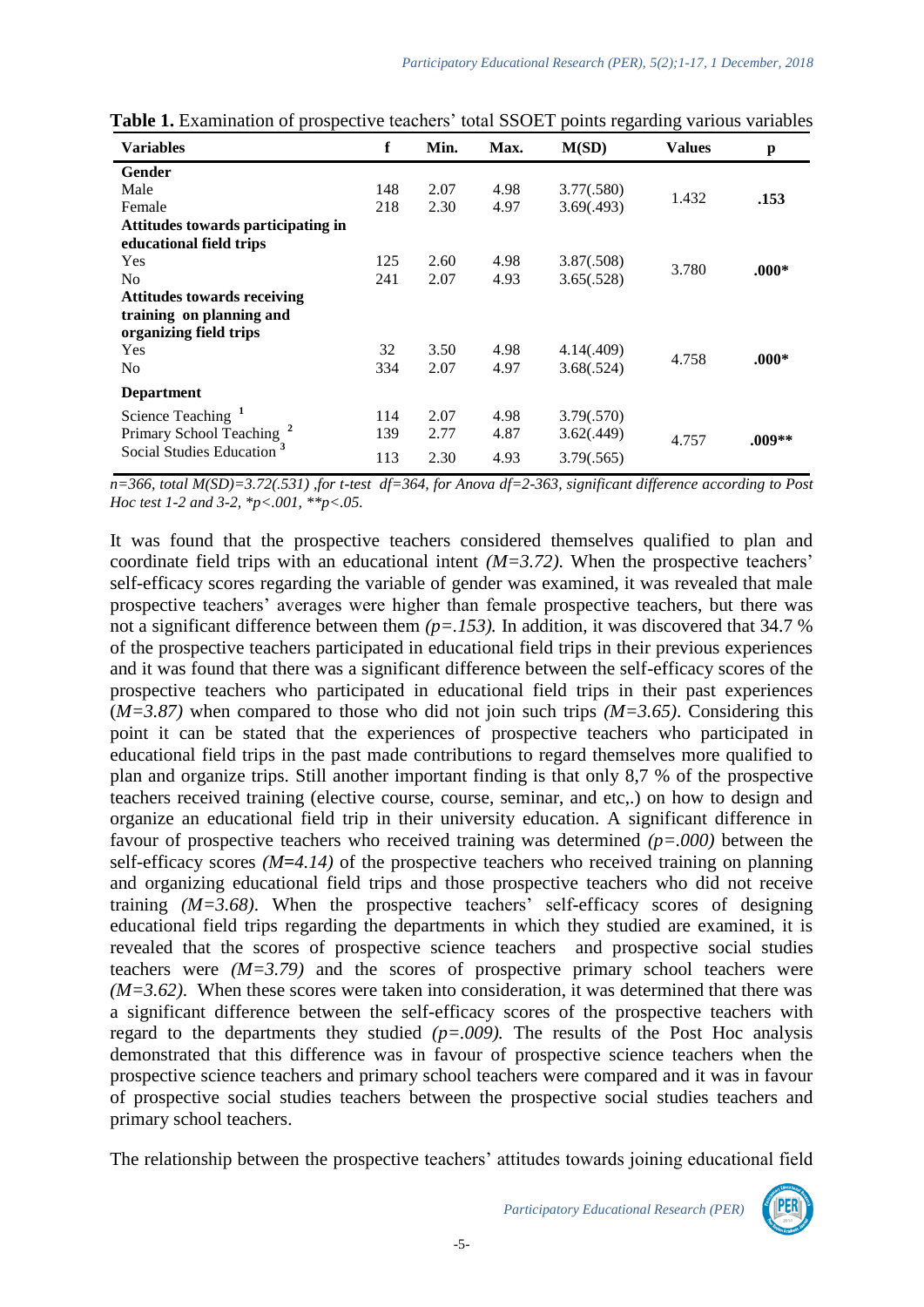trips, their receiving training on organizing a trip, their preferences for the trips and the variables related to the individuals/ organizations and their genders and the departments where they studied was examined and it was presented in graphics below.



**Graphic 1.** The graphical display of the relationship between the prospective teachers' genders and their attitudes towards participating in educational field trips in their past experiences



**Graphic 3.** The graphical display of the relationship between the prospective teachers' genders and the educational field trip sites which they went on in their past experiences

#### *For Graphic 3 and Graphic 7 ;*



**Graphic 2.** The graphical display of the relationship between the prospective teachers' genders and their training on planning and organizing educational field trips



**Graphic 4.** The graphical display of the relationship between the prospective teachers' genders and the individuals/organizations that organized the field trips which they participated in their past experiences

*Natural Monuments: Karaca Cave, Fairy Chimneys, , Tuzluca Salt Mine. Organizations/ Corporations; The Atatürk Dam, The Hirfanlı Dam, The Altınkaya Dam, Directorate of Meteorological Service, The Çayeli Copper Mine, Ömerli Water Treatment Plant, Afyon Marble Factory. Museums; The Topkapı Palace , The Mausoleum of Atataturk, Catalhoyuk Open Air Museum , Giresun Museum, Aslantepe Tumulus, Panorama Museum, Antakya Archaeology Museum, Ephesus Open Air Museum, Miniaturk, The Sumela Monastery, Ani Ruins , Maras Museum. National Parks; Gelibolu National Park , Ilgaz National Park, Nene Hatun National Park Ayder National Park, Uzungol and Sera Golu. Science Centers; Feza Gürsey Science Centre , Energy Park* 

It was determined that out of 148 male prospective teachers who participated in the research, 54 of them joined educational field trips in their past experiences and out of total 218 female prospective teachers, 71 of them attended educational field trips in their past experiences (Graphic 1). There is not a significant difference between the prospective teachers' attitudes towards participating in field trips with an educational intent and genders  $[\lambda^2(1)=0.602; p>0.05]$ , p=0.438]. Moreover, it was found that out of total 148 male prospective teachers and 218 female prospective teachers, only 13 males and 19 females got training on planning and

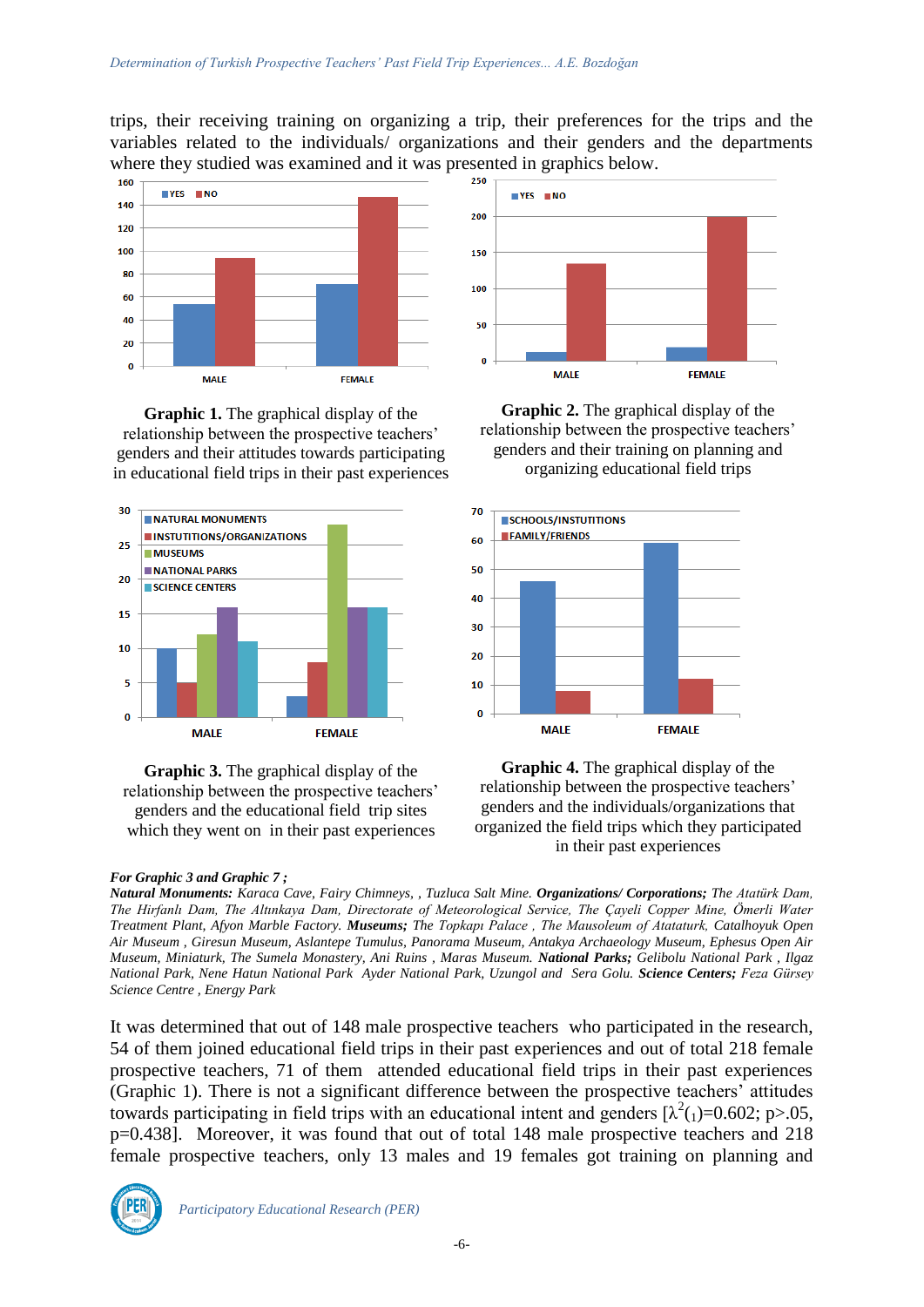organizing educational field trips in their past experiences (Graphic 2). A significant difference was not identified between the prospective teachers' state of receiving training and genders  $[\lambda^2(1)=0.001; p>0.05, p=0.982]$ . In addition, it was discovered that out of 54 male prospective teachers who participated in the field trips,16 of them preferred national parks, 12 of them museums, 11 of them science centres, and 10 of them natural monuments. Out of 71 female prospective teachers, 28 of them preferred museums, 16 of them national parks, and 16 of them science centres (Graphic 3). There is a significant difference between the trip sites which prospective teachers went to and their genders  $[\lambda^2(4)=9.654; p<.05, p=.047]$ . In this context, what draws attention is that when compared to male prospective teachers, female prospective teachers often prefer the trips to the indoor areas such as museums and science centres. Moreover, it was revealed that out of the male prospective teachers and female prospective teachers who participated in the field trips, 46 males and 59 females preferred the trips which were organized by the schools (Graphic 4). There is not a significant difference between the individuals/ organizations that organized the trips and the prospective teachers' genders who attended these trips  $[\lambda^2(1)=1,186; p>0.05, p=0.553]$ .







**Graphic 7.** The graphical display of the relationship between the prospective teachers' departments where they studied and the educational field trip sites which they went on in their past experiences



**Graphic 6.** The graphical display of the relationship between the prospective teachers' departments where they studied and their state of receiving training on panning and organizing field trips in their past experiences



**Graphic 8.** The graphical display of the relationship between the prospective teachers' departments where they studied and the individuals/organizations that organized the field trips which they participated in their past experiences

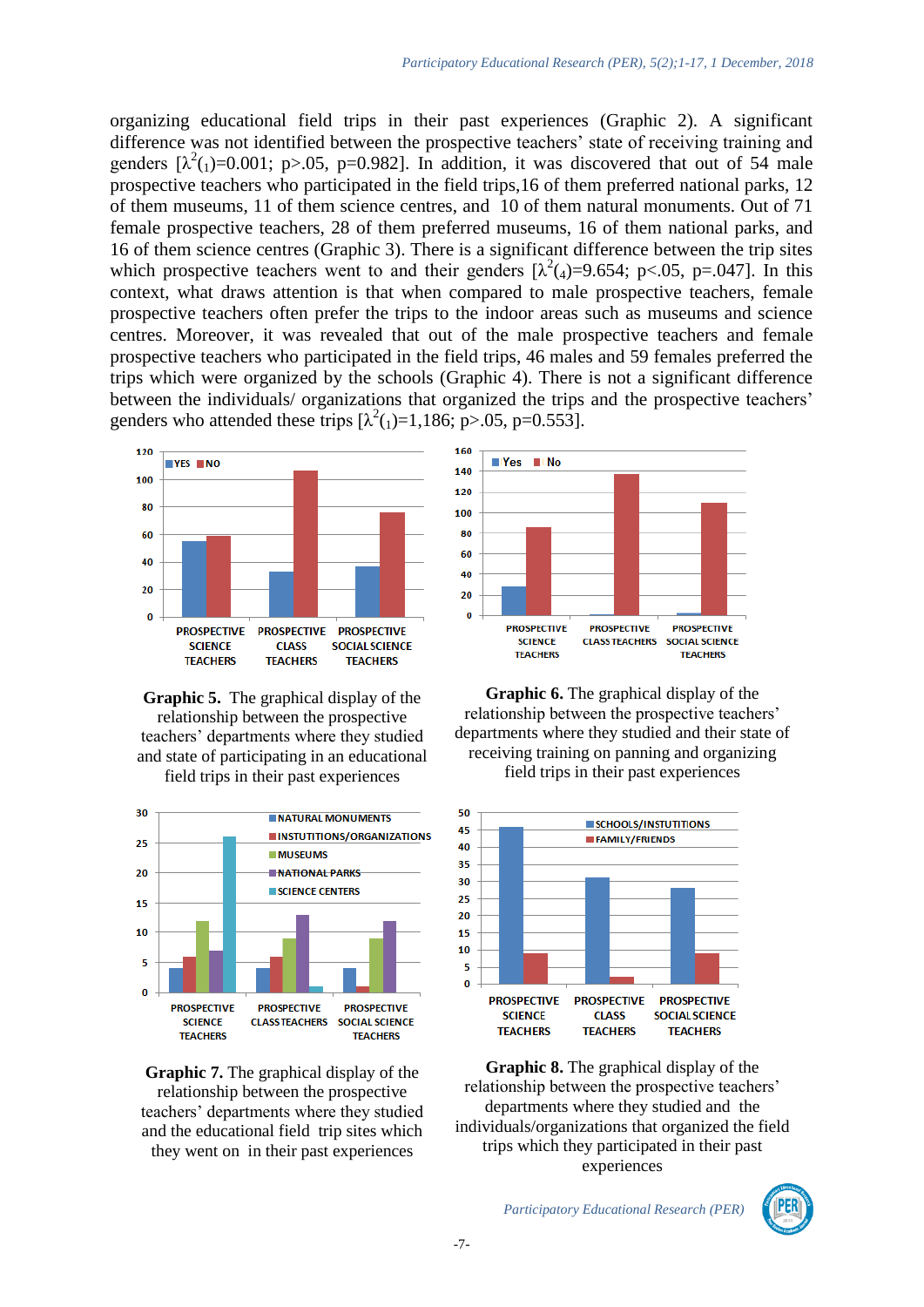It was revealed in the study that out of 114 prospective science teachers, 115 prospective social studies teachers, and 139 prospective primary school teachers, 55 prospective science teachers, 37 prospective social studies teachers, and 33 prospective primary school teachers joined field trips with and educational intent before (Graphic 5). A significant difference was determined between the prospective teachers' participation in educational field trips and departments where they studied  $[\lambda^2(2)=16.868; \, p<0.05, \, p=.000]$ . It was revealed that this difference was in favour of prospective science teachers, in other words, prospective science teachers experienced field trips more than the others. Moreover, it was found that out of the prospective science teachers, socials studies teachers and primary school teachers who took part in the study, only 28 prospective science teachers, 3 prospective social studies teachers, and one prospective primary school teacher had training on planning and organizing field trips with an educational intent in their past experiences (Graphic 6). A significant difference was determined between the prospective teachers' training and departments where they studied  $[\lambda^2_{(2)}=52.217; p<.05, p=0.000]$ . It was revealed in the analyses that this difference was in favour of prospective science teachers, in other words, prospective science teachers had more training on planning and organizing a field trip with an educational intent. It was found that prospective science teachers received this training by participating in a seminar held in their university. There is a significant difference between the preferences of prospective teachers who attended an educational field trip and their departments  $[\lambda^2(s)=48,072; p<.05, p=.000]$ . In this context, it was revealed that out of the prospective science teachers joining field trips, 26 of them visited science centres and 12 of them went to the museums. Furthermore, among the prospective social studies teachers, 19 of them visited museums and 12 of them preferred national parks and out of primary school teachers, 13 of them preferred national parks and 9 of them visited museums (Graphic 7). These results reveal that prospective teachers mostly preferred field trips which were connected to their majors. Another finding which drew attention is that none of the prospective social studies teachers who took part in the study did not participate in a trip organized to science centres. In addition there is a significant difference between the departments of prospective teachers where they studied and the individuals/ organizations that organized their trips  $[\lambda^2(4)=13,735;$ p<.05, p=.008]. It was found that among the prospective teachers who participated in educational field trips, 46 prospective science teachers, 28 prospective social studies teachers, 31 prospective primary school teachers went on the trips which were organized by the schools (Graphic 8). These findings reveal that prospective primary school teachers did not prefer their families or friends in educational field trips at a meaningful level.

The content analysis of the open ended question "What contributions did educational field trips to the non-school environments make to you ?" asked to the prospective teachers within the content of the research was presented in Table 2.

| <b>Prospective Teachers' Views</b>                                                                    |  |  |
|-------------------------------------------------------------------------------------------------------|--|--|
| 1. They enabled me to gain new knowledge which I did not know before                                  |  |  |
| 2. They materialized the theoretical / abstract information we learned in the school and promoted its |  |  |
| retention                                                                                             |  |  |
| 3. They created awareness by enhancing my interest in various topics/events                           |  |  |
| 4. They taught me how to plan and organize a field trip with an educational intent                    |  |  |
| 5. They provided opportunities to investigate the thinks which I was curious about                    |  |  |
| 6. They made me gain various experiences                                                              |  |  |
| 7. They made contributions to our social interaction                                                  |  |  |

**Table 2.** Prospective teachers' views on the trips they went on  $(n=125)$ 

Fifty-one prospective teachers stated that with the educational field trips, they learned new

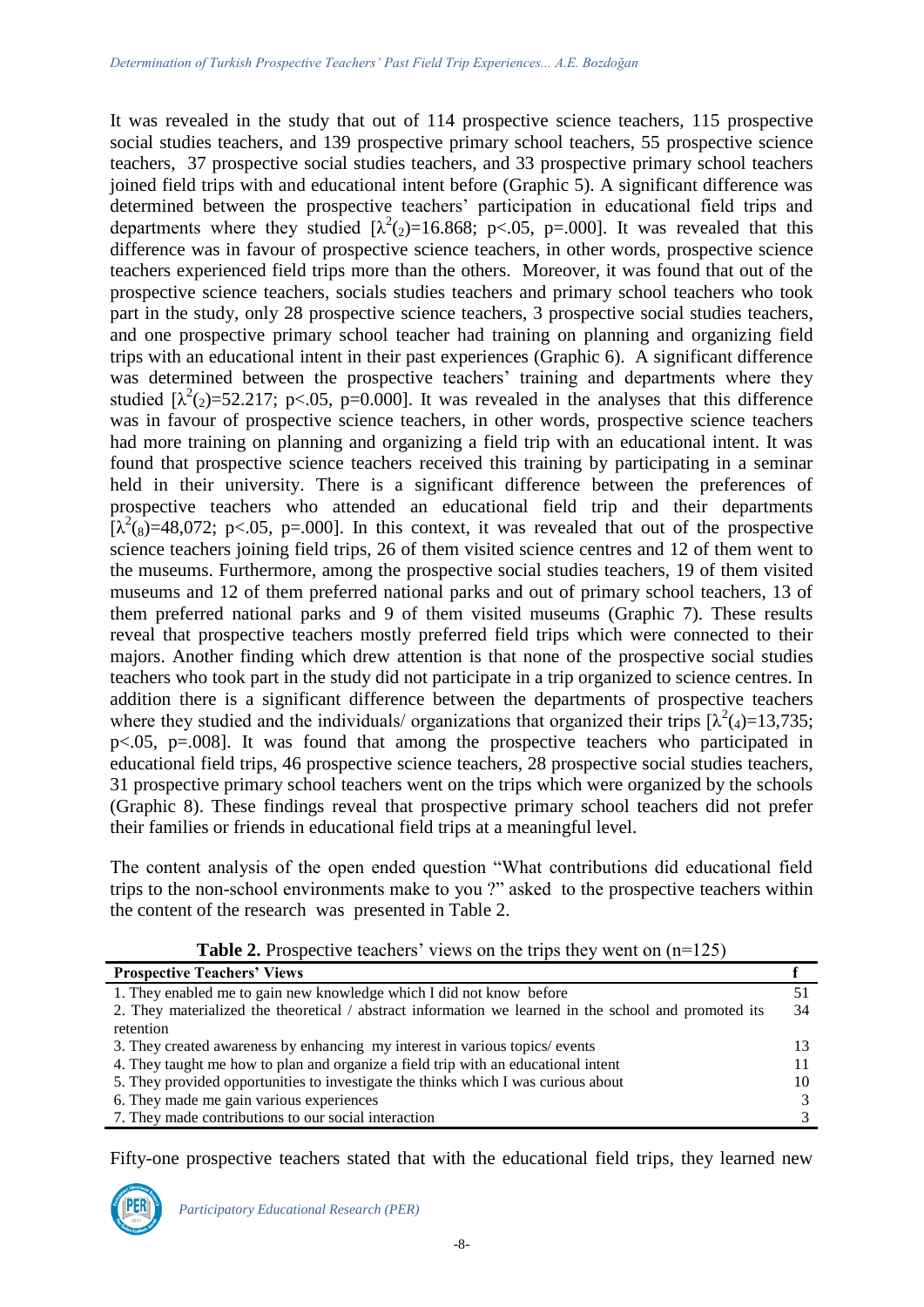knowledge which they did not know before. For example, the prospective social studies teacher who participated in a field trip to Gallipoli Peninsula Historical National Park located within the borders of Çanakkale said;

*"I saw the places where the Battle of Gallipoli took place*. *I learned how the battle progressed and on which fronts the war was fought. I visited the museum and I, personally, saw the things used in the battle. I also saw the statue of Corporal Seyit( Seyit Onbaşı). Our guide told us the war. I have never forgotten what happened there and I can still visualize them. I had an opportunity to see and learn what happened in the war (M4)"*.

Moreover, a prospective primary school teacher who participated in a trip to the Salt Mine in Tuzluca, Iğdır stated;

"We *went to a salt mine. I haven't had any idea before that it took years for the formation of salt and I learned it. Because the inside of the cave was cool, it cured some respiratory diseases such as asthma (M74)"*.

Another prospective science teacher who went on a trip to the Ataturk Dam said; *"I found the answer to the question how electricity is generated. I gained information about how the dams work and how they produced electricity (M344)".* 

In addition, a prospective social studies teacher who participated in a trip to Antakya Archaeology Museum in Turkey stated;

*"I had an opportunity to learn which period the mosaics exhibited in the museum belonged to and their features (M135)".*

Thirty –four prospective teachers stated that thanks to the educational field trips, they materialized the theoretical and abstract knowledge they gained in the schools and field trips enhanced knowledge retention, so the trips promoted training in the schools. For example, a prospective social studies teacher who participated in a trip to Göreme Open Air Museum located in Cappadocia Region said;

"*It was really nice and educational to learn the region and its structure concretely. What we learned during the lesson became more permanent (M201)".* 

Still another prospective social studies teacher who participated in a trip to the Gallipoli Peninsula National Historical Park said;

"*We were generally given theoretical information about the events and the locations where the Battle of Gallipoli took place. Seeing the fronts reinforced my knowledge about the issue. I understood the battle in there much better. Thanks to this trip, I gained concrete knowledge (M11,)".* 

A prospective science teachers who participated in a trip to Feza Gürsey Science Centre in Ankara-Turkey said;

*"I reinforced the information I had learned and my knowledge retention increased. I both learned and enjoyed (F330)".*

Thirteen prospective teachers stated that their interest in various topics/ events increased with the educational field trips they attended and this created awareness. For example, a prospective science teacher who went to the Energy Park in Ankara stated;

*"After seeing the renewable and non-renewable energy sources, I realized which measures to take in the future to have a cleaner environment (M287)".* 

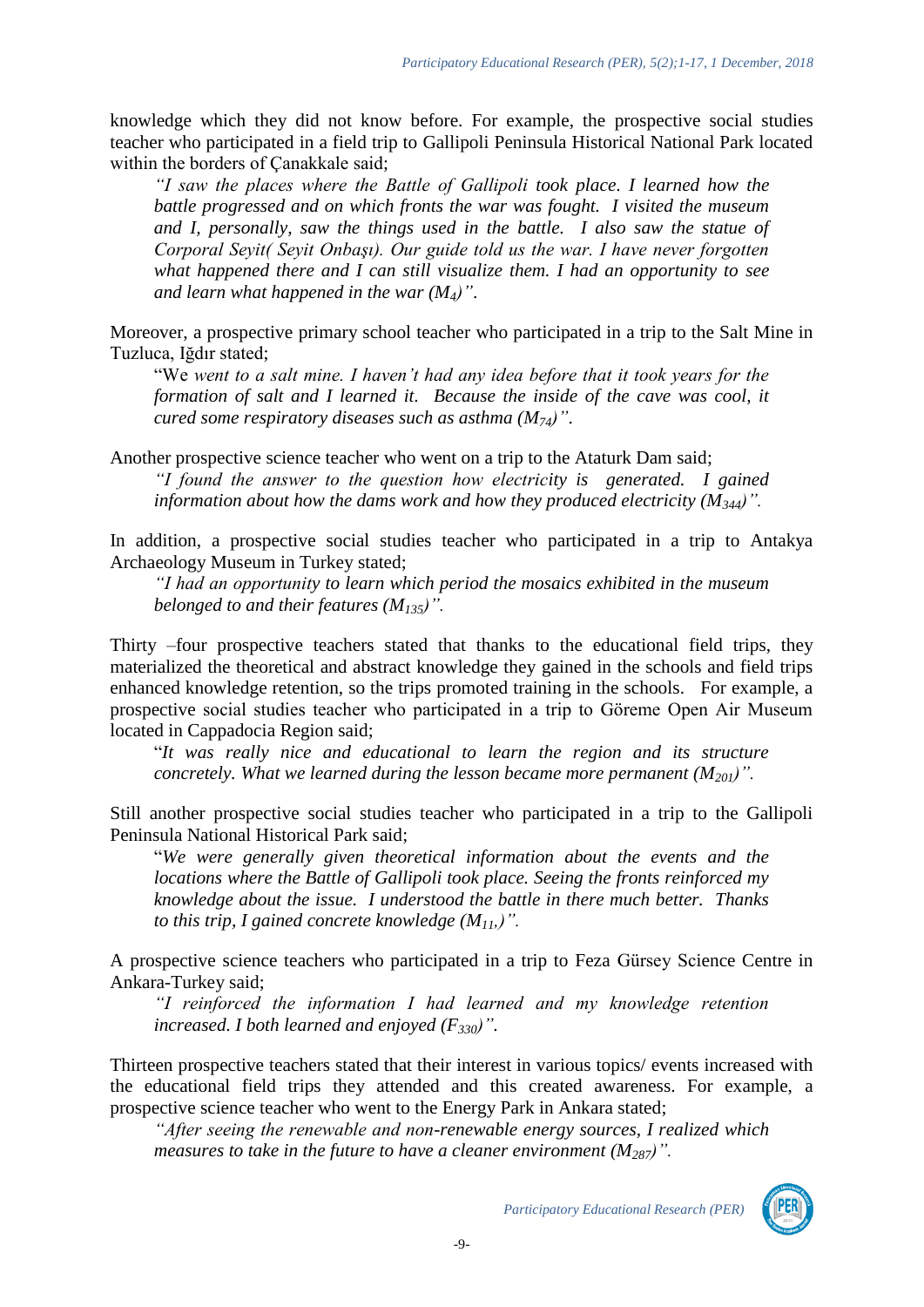Eleven prospective teachers stated that thanks to the trips they participated in, they learned how to organize an educational trip. For example, while a prospective social studies teacher who joined a trip to Göreme Open Air Museum in Cappadocia Region said;

"*During a trip, I learned how to maintain control, meet the needs, and what we need to pay attention for a trip to reach its aim*  $(F_{23})$ *".* 

In addition, ten prospective teachers remarked that the trips provided them to investigate the things which they were curious about. For example, a prospective social studies teacher who went to Kaçkar Mountain National Park in Rize said;

*"We had organized an educational trip to Ayder Plateau. We had an opportunity to study the vegetation, nature and rural life (F94)".* 

Another prospective social studies teacher who participated in a trip organized to The Ruins of Ani in Kars said;

*"I had a chance to study the historical structures which I had not seen before (F194)".*

Finally, three prospective teachers determined that they gained different experiences from the educational trips and three of them expressed that the trip process made contributions to enhance social interaction. For example, a prospective social studies teacher who joined a trip to Gallipoli Peninsula National Historical Park said;

*"It made us gain a lot of experiences. There was self-confidence, knowledge, curiosity and endless excitement. It was an experience which made 90% contribution to the development process of an individual (M112)"* 

Another prospective social studies teacher who went to Allahuekber Mountain National Park located between Erzurum and Kars stated;

"*Because I visited mostly the historical places, I had moral feelings and I had experience about what to see and learn in which regions (M121)".* 

### **Discussion and Conclusion**

As a result of the study conducted, the prospective teachers' scores from the selfefficacy scale about planning and organizing a field trip with an educational intent revealed that they considered themselves qualified. It was found that the self-efficacy of prospective teachers did not demonstrate a significant difference regarding gender, but there was a significant difference in terms of departments. In this context, it was discovered that prospective science teachers and prospective social studies teachers regarded themselves more qualified about planning and organizing educational field trips at a significant level when compared to the prospective primary school teachers. It was also revealed that among the prospective teachers who participated in the study, only one-third of them participated in educational field trips in their past experiences and they preferred to visit national parks, museums, and science centres in these trips. As it is viewed, the rate of prospective teachers' participation in field trips is low. There are a lot of research studies in the literature which explain the reasons why field trips are not preferred much. Financial problems (Carr, 2003; McKeown-Ice, 2000; Mc-Lure, 1999; Ritchie & Coughlan, 2004), lack of teacher/ administration interest and knowledge, (McKeown-Ice, 2000; Morag & Tal, 2012; Tal, Bamberger & Morag, 2005), strict curriculum (McKeown-Ice, 2000; Goh & Ritchie, 2011), lack of information about the content of the trip, long hours of travel and weather conditions (Goh & Ritchie, 2011) can be listed as the reasons. It is suggested that universities should support the trips financially and various compulsory or elective courses should be included in

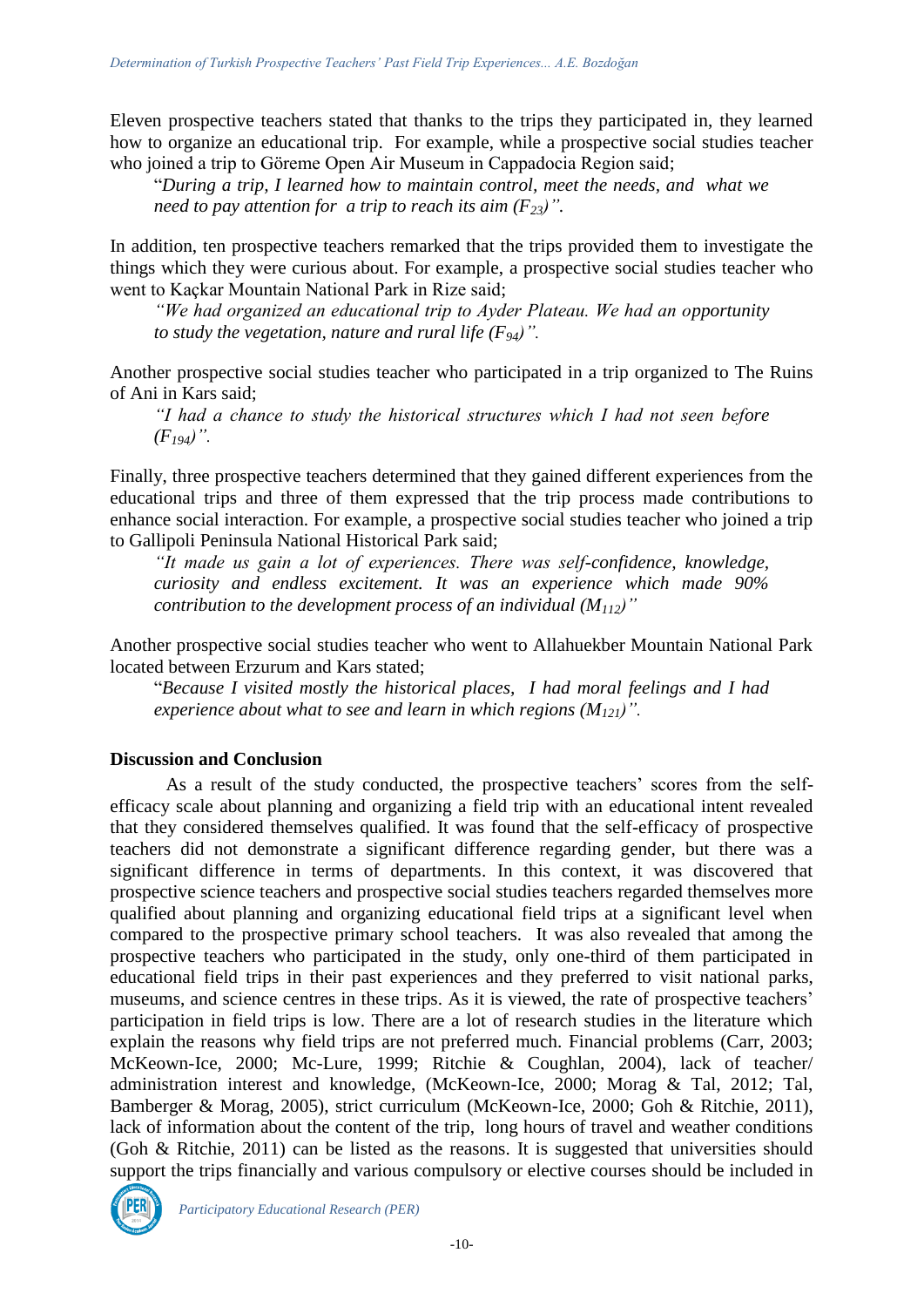the curriculum for the prospective teachers to prefer the field trips and develop themselves professionally. These recommendations can increase the prospective teachers' demands for field trips. Another important finding in the study conducted is that the prospective teachers who participated in field trips in their past experiences considered themselves more qualified about planning and organizing field trips at a meaningful level. This finding reveals that the prospective teachers who participated in field trips in their past experiences gained various experiences in these trips and these experiences had positive effects on their ability to plan and organize field trips. When it is taken into consideration that field trips most frequently provide knowledge retention and experiences (Krakowka, 2012) and an average student in the class who participate in field trips fairly develops his research and inquiry skills (Hefferan, Heywood & Ritter, 2002), prospective teachers' gaining different experiences in such implementations will make contributions to their professional development. For that purpose, the studies conducted reveal that prospective teachers acquire very important experiences about planning and organizing field trips and the details which they need to pay attention due to the field trips they participate in (Bozdoğan, 2012; Munakata, 2005). Still another finding in the study is that there is a significant difference between the prospective teachers' attitudes towards joining field trips and the departments where they study. It was revealed in the study that prospective science teachers most frequently attended educational field trips and prospective social studies teachers and prospective primary school teachers followed them respectively.

Another result in the research is that only 8,7% of the prospective teachers received training (elective course, course, seminar and etc,.) on how to plan, organize, and manage educational field trips in their university years. As it is viewed, this rate is rather low. The analysis carried out in this context reveal that the prospective teachers who received this training consider themselves more qualified at a significant level regarding planning and organizing field trips. This result demonstrates that prospective teachers gained different experiences and knowledge with this training during the university years and these experiences and knowledge had positive effects on their ability to plan and organize field trips. When literature is reviewed, there are a lot studies which support this finding. It is specifically identified in the studies conducted that research courses based on field trips included in the curriculum will increase prospective teachers' motivation to do research, they will provide opportunities to them to work collaboratively, and they will also foster their self-confidence in their professional life by developing their scientific skills (Bozdoğan, 2012; Hefferan, Heywood & Ritter, 2002; Tal, Bamberger & Morag, 2005). Moreover, it was emphasized that providing courses and also opportunities to the prospective teachers to perform an application made positive contribution to their professional development regarding planning and organizing a trip, making connections with the course, coordinating students, using time efficiently and collaborating with the other teachers. Furthermore, courses and implementations included in the curricula create awareness within the prospective teachers because it was reported that the prospective teachers realized the importance of the activities they did in the field trips and they stated that they would use the trips as an educational tool when they became teachers (Catherine & Catherine, 2011; Chin, 2004; Chin & Hsiao-Lin, 1999; Krahenbuhl, 2014). It was discovered in the research studies conducted that teachers had a lot of weaknesses about organizing field trips (Kisiel, 2005; Tal, Bamberger & Morag, 2005; Tal & Steiner, 2006). Therefore, it is suggested that teachers should be offered training about planning and organizing educational field trips and the requirement for the frequent use of educational field trips in education should be supported (Ekeke, 2007; Tal, Bamberger & Morag, 2005). Another finding revealed in the study is that considering the departments, a significant difference in favour of prospective science teachers regarding receiving training

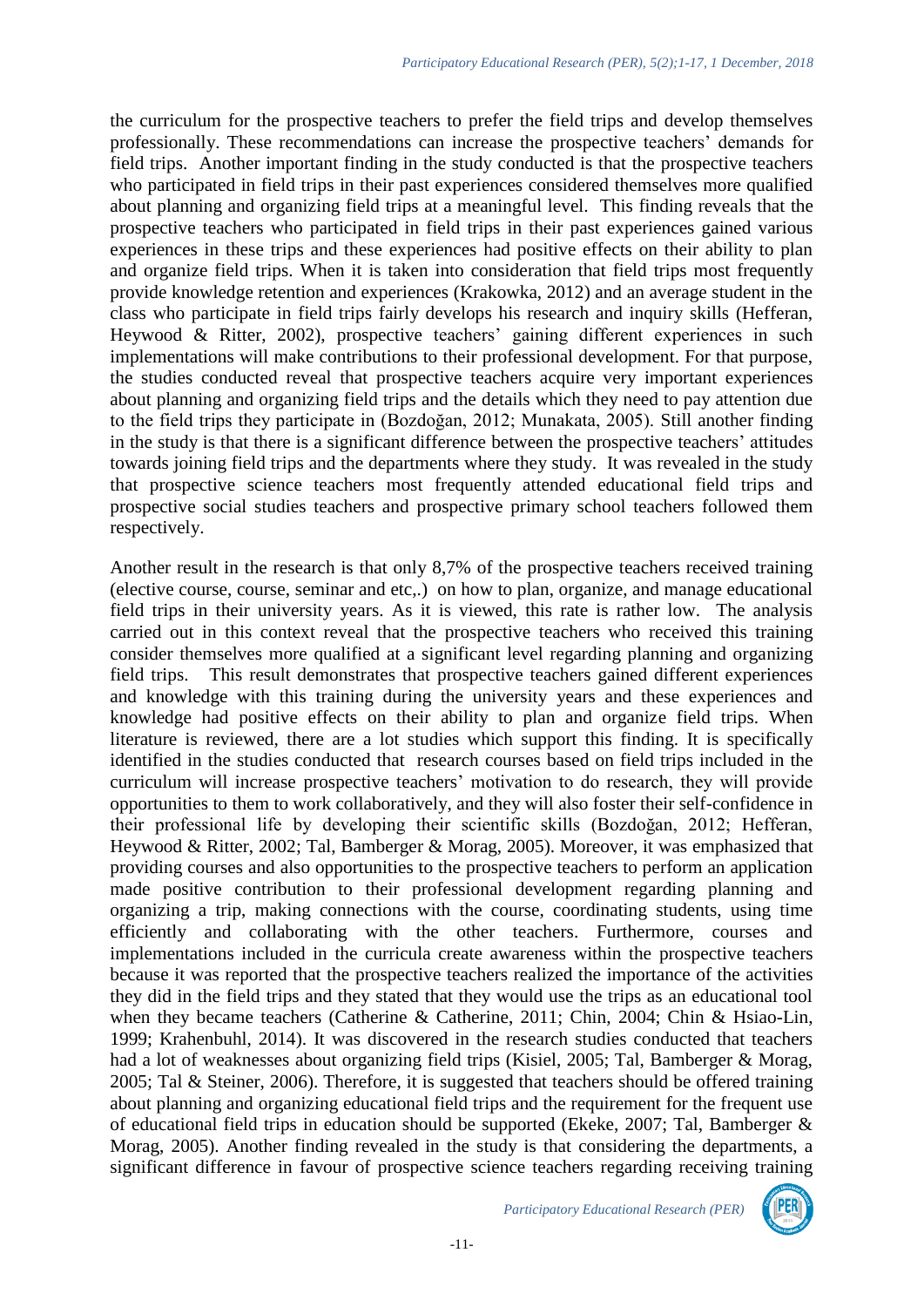about planning and organizing non-school related field trips was determined. It was discovered that prospective science teachers got this training by participating in a seminar held in their universities.

It was found in the study that nearly 85% of the prospective teachers who participated in educational field trips in their past experiences preferred trips organized by the schools. At this point, there are scarcely any prospective teachers who joined field trips with their friends and families. When this result is examined in terms of departments, it is found that prospective primary school teachers do not prefer to be with their families in such trips at a significant level. It is possible to reach similar results in literature regarding preferences of prospective teachers. For example, it was found in the studies conducted that field trips were usually organized to interesting settings by the schools (Morag & Tal 2012); families were not mentioned among the social groups which affected students' participation in the field trips but teachers and class mates had an effect on them (Goh & Ritchie, 2011; Wong & Wong, 2008; Xie, 2004). However, the research studies conducted have revealed that students who attended trips to non-school settings with their families gained more knowledge and scientific thinking skills when compared to other students (Crowley et. al., 2001) and their problem solving skills considerably developed (Carr, 2004).

A significant difference was determined between the prospective teachers' trip preferences and the departments where they studied in the study conducted. In this context, it was discovered that prospective science teachers mostly preferred science centres and museums, prospective social studies teachers mostly went to the museums and national parks, and prospective primary school teachers mostly visited national parks and museums. These results reveal that prospective teachers mostly preferred trip sites related to their majors. Another interesting result is that female prospective teachers preferred the trips to indoor locations more than the male prospective teachers at a significant level. It is pointed in literature that the most important reason for the preferences of field trips is the content of the trip. When it is taken into consideration that most of the students chose field trips because they thought that they were beneficial to their studies and their future careers (Goh & Ritchie, 2011), it is suggested that educators can use field trips as a means in this regard. Moreover, educators must emphasize the importance of the field trips because the implementations of the concepts learned in the classroom will be observed in the real world with field trips. Thus, the question marks in the students' minds related to the purpose of the trip will be eliminated and it will help students to gain positive attitudes towards field trips.

The prospective teachers' responses to the question "What contributions did the educational field trips you attended to non-school settings make to you?" were examined. In this context, 41% of the prospective teachers who attended field trips with an educational intent to nonschool settings in their past experiences stated that they learned and gained new knowledge which they had not known before as a result of the educational trips and 27% of them expressed that retention of theoretical/ abstract knowledge which they learned in the school enhanced via becoming concrete; thus field trips promoted education in schools. A wellplanned field trip enables students to work collaboratively and establish a relationship between reality and theory at a high level (Krakowka, 2012). It is suggested in the studies conducted that field trips have positive effects on cognitive learning (knowledge, understanding and thinking skills) (Anderson & Lucas, 1997; Houser et. al., 2011; Miglietta et al., 2008; Morag & Tal 2012; Orion & Hofstein, 1994; Pace & Tesi, 2004; Skop, 2009). Moreover, 11% of the prospective teachers stated that their interest in various topics/events increased and this created awareness, 9% of them stated that they learned how to organize a

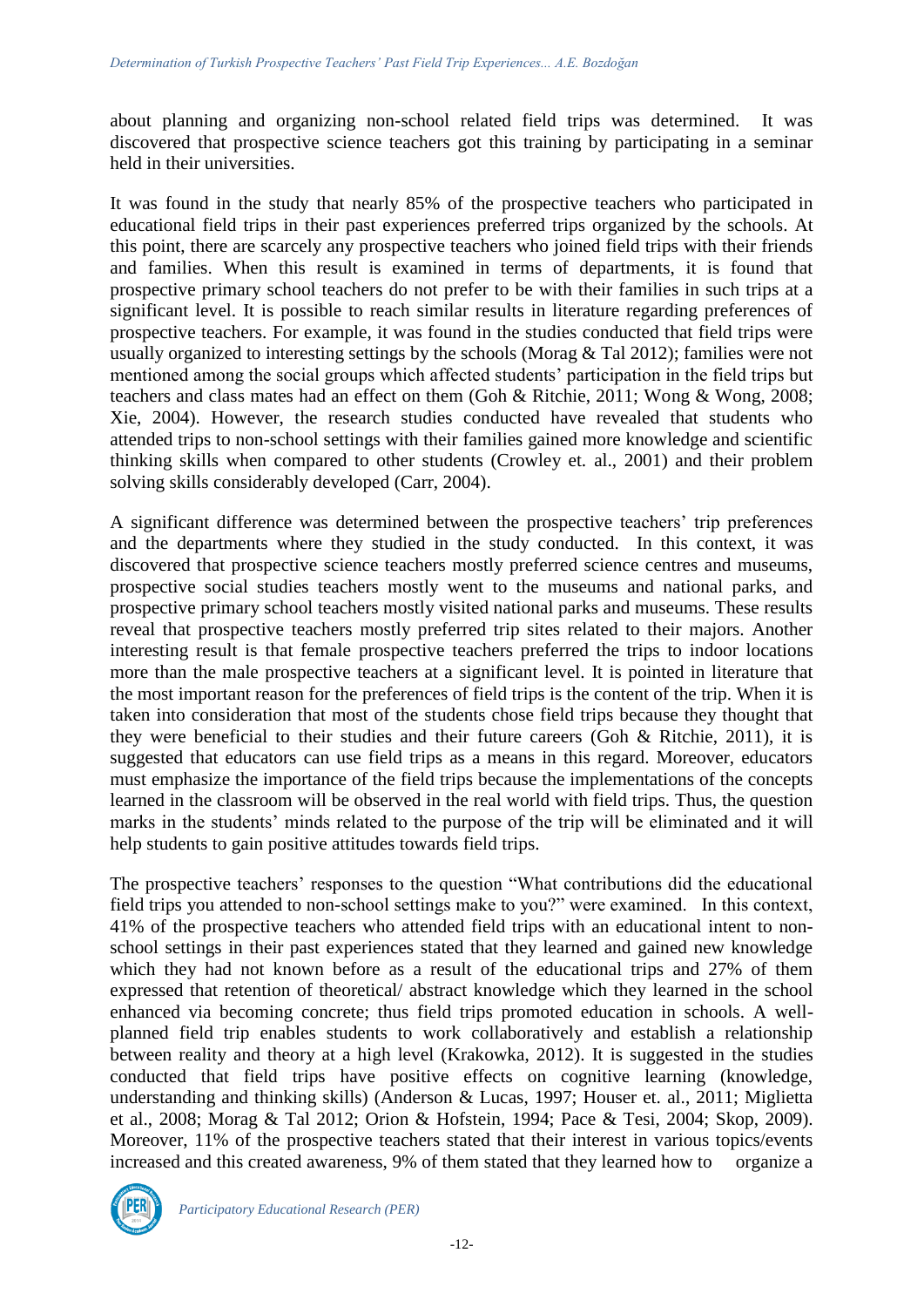field trip with an educational intent, and 8% of them remarked that trips provided an opportunity to examine the things which they were curious about. In addition to this, 2% of the prospective teachers stated that they gained different experiences with the trips and 2% of them noted that the trip procedure made contributions to increasing social interaction. The research studies reveal that field trips provide opportunities for more affective learning (feelings and attitudes) and to foster thinking skills, and they set up a substructure for future learning by raising awareness (DeWitt & Storksdieck, 2008; Houser et. al., 2011; Krahenbuhl, 2014; Melber & Cox-Petersen; 2005; Morag & Tal 2012; Orion & Hofstein, 1994). Moreover, the studies demonstrate that field trips increase social interaction (Houser et. al., 2011; Morag & Tal 2012; Pace & Tesi, 2004), develop independent research skills (Skop, 2009), and make contributions regarding planning and organizing field trips, coordinating students, using time efficiently and collaborating with the other teachers (Krahenbuhl, 2014).

When it is taken into consideration that only one-third of the prospective teachers who participated in the study joined field trips in their past experiences and less than one-tenth of them received training on organizing field trips, it is revealed that all the prospective teachers, but, particularly primary school teacher candidates, must be offered training at undergraduate level to create connections between the course and non-classroom settings and use them educationally. Such training which will be offered to prospective teachers must not remain a theory and prospective teachers must gain experiences by practising them. Considering this point, it is important that administrators should provide the necessary financial support for the implementation of such courses. When it is taken into account that most of the prospective teachers preferred locations related to their majors, it can be suggested that educators should use field trips as a tool for their students' professional development. Thus, prospective teachers will gain positive attitudes towards field trips.

Because the sampling of the study is limited, it is required to reach multiple data. Regarding this point, research studies with different study groups consisting of teachers and prospective teachers who can use non-school settings in their courses can be carried out. In addition, experimental studies at undergraduate level and in primary and secondary schools regarding the use of non-school environments can be designed.

### **Acknowledgements**

Part of this manuscript was oral presented International Symposium on Human and Social Sciences, (7-9 April), 2018, Antalya, Turkey

## **References**

- Anderson, D. & Lucas, K. B. (1997). The effectiveness of orienting students to the physical features of a science museum prior to visitation. *Research in Science Education, 27*,  $485 - 495.$
- Anderson, D., Bethan, L. & Mayer-Smith, J. (2006). Investigating the impact of practicum experience in an aquarium on preservice teachers. *Teaching Education. 17*, 341–353.
- Bozdoğan, A. E. (2007). Role and Importance Of Science And Technology Museum in Education. Unpublished doctoral dissertation, Gazi University, Enstitude of Educational Science. Ankara, Turkey. (Unpublished Doktoral Dissertation).
- Bozdoğan, A. E. (2012). The practice of prospective science teachers regarding the planning of education based trips: Evaluation of six different field trips. *Educational Science: Theory & Practice , 12*(2), 1050-1072.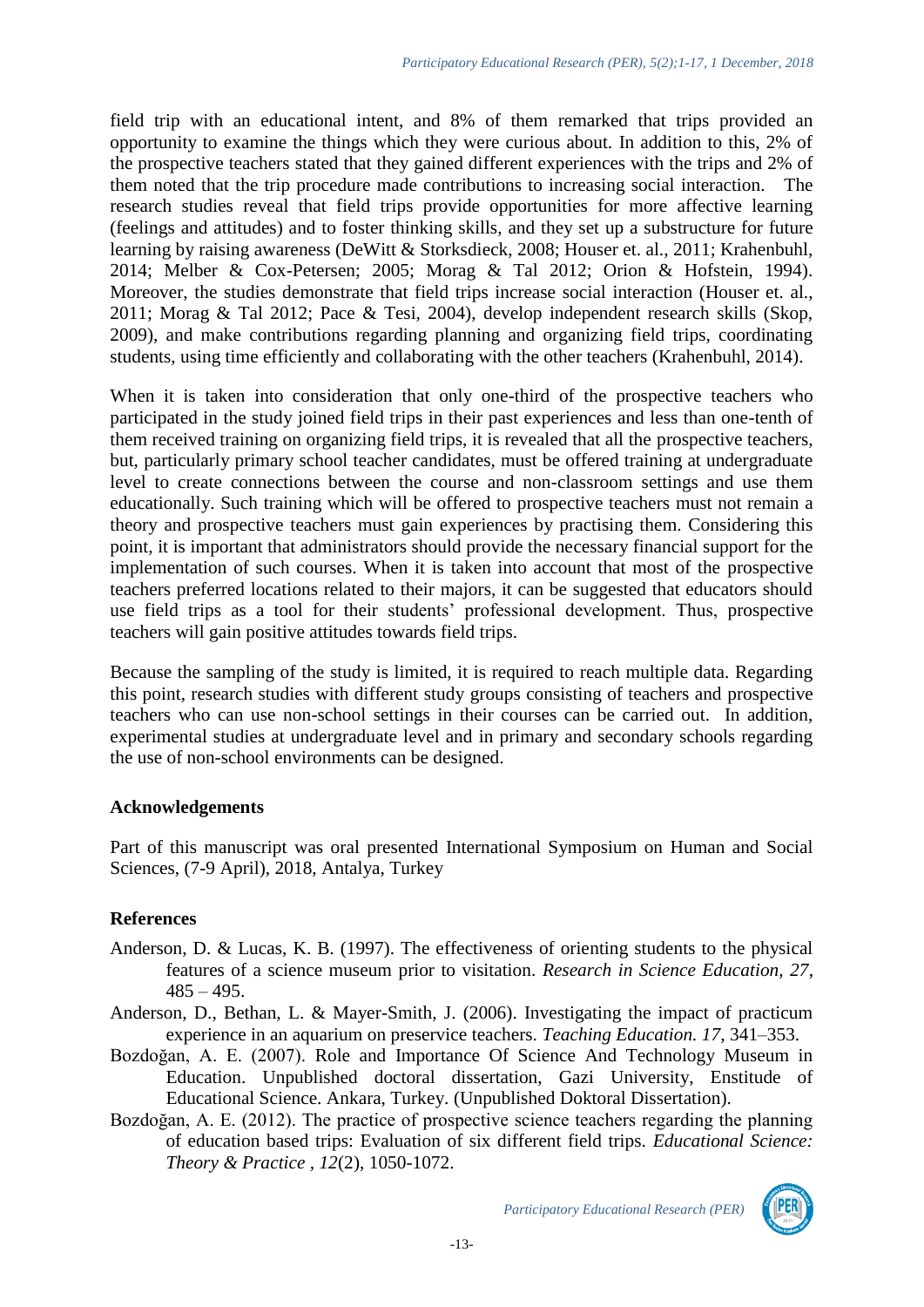- Bozdoğan, A. E. (2015). Development of self-efficacy belief scale for planning and organizing educational trips to out of school settings. *Journal of Theoretical Educational Science, (8),*1 *(in press).*
- Carr, M. S. (2004). Approaches to individual and joint inquiry: Variability in mother-child science museum exhibit explorations. University of Minnesota Institution. USA. (Unpublished Doktoral Dissertation).
- Carrier, S. J. (2009). The effects of outdoor science lessons with elementary school students on preservice teachers' self-efficacy. *Journal of Elementary Science Education,21*(2),35-48.
- Catherine, M. S. & Catherine E. M. (2011). The "Science" behind a successful field trip to the zoo. *Science Activities: Classroom Projects and Curriculum Ideas, 48*(1), 29-38. DOI: 10.1080/00368121.2010.496814.
- Chin, C. & Hsiao-Lin, T. (1999). What changes occurred? An in-service course on museum education for Taiwanese science teachers. Annual Meeting of the National Association for Research in Science Teaching. (March 28-31). Boston, MA.
- Chin, C. (2004). Museum experience A resource for science teacher education*. International Journal of Science and Mathematics Education, 2,* 63-90.
- Coughlin, P.K. (2010). Making field trips count: Collaborating for meaningful experiences. The Social Studies, 101(5), 200-210, DOI: 10.1080/00377990903498431.
- Crowley, K.; Callanan, M.A.; Jipson, J.L.; Galco, J.; Topping, K. & Shrager, J. (2001). Shared scientific thinking in everyday parent-child activity. *Science Education. 85,*  712-732.
- Demir, M. K. (2007a). Sınıf öğretmeni adaylarının gözlem gezisi yöntemine bakış açılarının incelenmesi. *Gazi Eğitim Fakültesi Dergisi, 27*(3), 83-98.
- Demir, M. K. (2007b). Sınıf öğretmenlerinin Hayat Bilgisi ve Sosyal Bilgiler derslerinde gözlem gezisi yöntemini uygulama durumları. *Türk Eğitim Bilimleri Dergisi, 5*(2), 323-341.
- DeWitt, J. & Storksdieck, M. (2008). A short review of school field trips: Key findings from the past and implications for the future. *Visitor Studies, 11*(2), 181-197.
- Dillon J.; Rickinson, M.; Teamey, K.; Morris, M.; Choi, M. Y.; Sanders, D. & Benefield, P. (2006). The value of outdoor learning: evidence from research in the UK and elsewhere. *School Science Review, 87,* 107-111.
- Ekeke, J.T.H. (2007). Relative effectiveness of expository and field trip methods of teaching on students' achievement in ecology. *International Journal of Science Education, 29*(5), 1869-1889. DOI: 10.1080/09500690601101664.
- Ferry, B. (1993). Science centers and outdoor education centers provide valuable experience for preservice teachers. *Journal of Science Teacher Education, 4*, 85–88.
- Gerber, B.L.; Cavallo, A.M.L.; & Marek, E.A. (2001). Relationships among informal learning environments, teaching procedures and scientific reasoning ability*. International Journal of Science Education. 23* (5), 535- 549.
- Goh, E. & Ritchie, B. (2011). Using the theory of planned behavior to understand student attitudes and constraints toward attending field trips. *Journal of Teaching in Travel & Tourism, 11*(2), 179-194. DOI: 10.1080/15313220.2011.575024.
- Griffin, J. & Symington, D. (1997). Moving from task-oriented to learning-oriented strategies on school excursions to museums. *Science Education, 81* (6), 763–779.
- Güler, A. (2011). Planlı bir müze gezisinin ilköğretim öğrencilerinin tutumuna etkisi. *İlköğretim Online, 10*(1), 169-179.
- Hannu, S. (1993). Science centre education: Motivation and learning in informal education. Helsinki University Department of Teacher Education, Finland. (Unpublished doctoral dissertation).

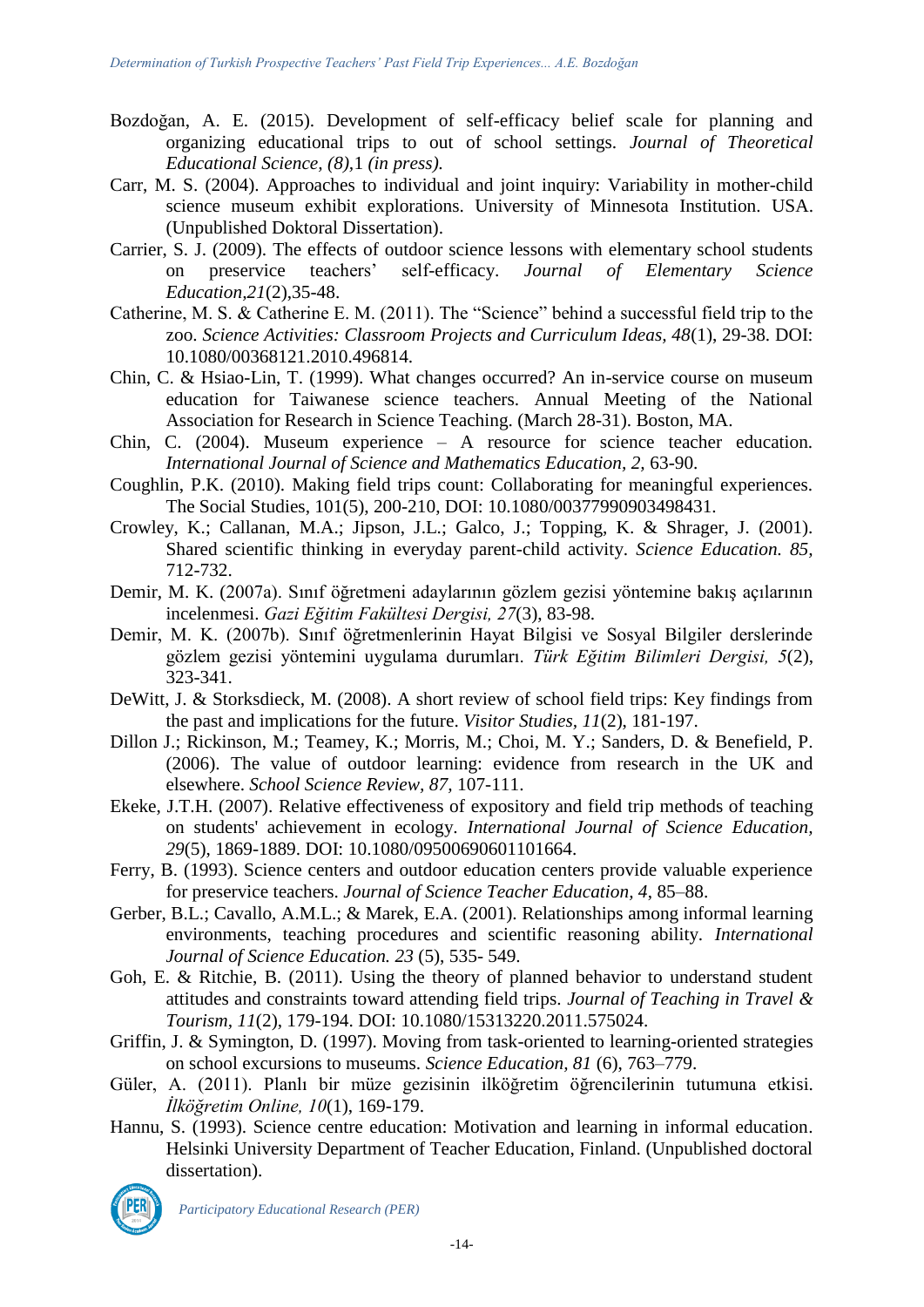- Hefferan, K. P. Heywood, N. C. & Ritter, M. E. (2002). Integrating field trips and classroom learning into a capstone undergraduate research experience. *Journal of Geography, 101*(5), 183-190. DOI: 10.1080/00221340208978498.
- Houser, C.; Brannstrom, C.; Quiring, S. M. & Lemmons, K. K. (2011). Study abroad field trip improves test performance through engagement and new social Networks. *Journal of Geography in Higher Education, 35*(4), 513-528. DOI:10.1080/03098265.2010. 551655.
- Howe, R. W. & Disinger, J. F. (1988). *Teaching environmental education using out-ofschool settings and mass media*. (Retrieved 15 May, 2011 from http://www.ericdigests.org/pre-9215 /mass.htm ).
- Hurley, M. (2006). Field trips as cognitive motivators for high level science learning. *American Biology Teacher, 68*(6), 61-66.
- Kisiel, J. (2003). Teachers, museums, and worksheets: A closer look at learning experience. *Journal of Science Teacher Education, 14*, 3-21.
- Kisiel, J. F. (2005). Understanding elementary teacher motivations for science fieldtrips*. Science Education. 89,* 936-955.
- Krahenbuhl, K. (2014). Collaborative field trips: An opportunity to connect practice with pedagogy. *The Geography Teacher, 11*(1), 17-24. DOI:10.1080/19338341.2013. 854264.
- Krakowka, A. R. (2012). Field trips as valuable learning experiences in Geography courses. *Journal of Geography, 111*(6), 236-244. DOI: 10.1080/00221341.2012.707674.
- Lai, K. C. (1999). Freedom to learn: A study of the experiences of secondary school teachers and students in a geography field trip. *International Research in Geographical and Environmental Education, 8*(3), 239-255. DOI: 10.1080/10382049908667614.
- Lakin, L. (2006). Science beyond the classroom. *Journal of Biological Education, 40*(2), 88- 90.
- McKeown-Ice, R. (2000). Environmental education in the United States: A survey of preservice teacher education programs. *The Journal of Environmental Education, 32(*1), 4-11. DOI: 10.1080/00958960009598666.
- Mc-Lure, J. W. (1999). How to guide a field trip. *Science Activities: Classroom Projects and Curriculum Ideas, 36*(3), 3-3, DOI: 10.1080/00368129909601047.
- Melber, L. M. & Cox-Petersen, A. M. (2005). Teacher professional development and informal learning environments: Investigating partnerships and possibilities*. Journal of Science Teacher Education. 16,* 103-120.
- Michie, M. (1998). Factors influencing secondary science teachers to organize and conduct field trips. *Australian Science Teacher Journal, 44*, 43 – 50.
- Miglietta, A. M.; Belmonte, G. & Boero, F. (2008). A summative evaluation of science learning: A case study of the Marine Biology Museum "Pietro Parenzan" (South East Italy). *Visitor Studies, 11*(2), 213- 219.
- Miles, M.B., & Huberman, A.M. (1994). Qualitative data analysis. Thousand Oaks, CA: Sage
- Morag, O. & Tal, T. (2012). Assessing learning in the outdoors with the field trip in natural environments (FiNE) framework. *International Journal of Science Education, 34*(5), 745-777. DOI: 10.1080/09500693.2011.599046.
- Moseley, C., Reinke, K. & Bookout, V. (2002). The effect of teaching outdoor environmental education on preservice teachers' attitudes toward self-eff icacy and outcome expectancy. *The Journal of Environmental Education, 34*(1), 9-15.
- Munakata, M. (2005). Exploring mathematics outside the classroom through the field trip assignment. *PRIMUS: Problems, Resources, and Issues in Mathematics Undergraduate Studies, 15*(2), 117-123. DOI:10.1080/10511970508984112.

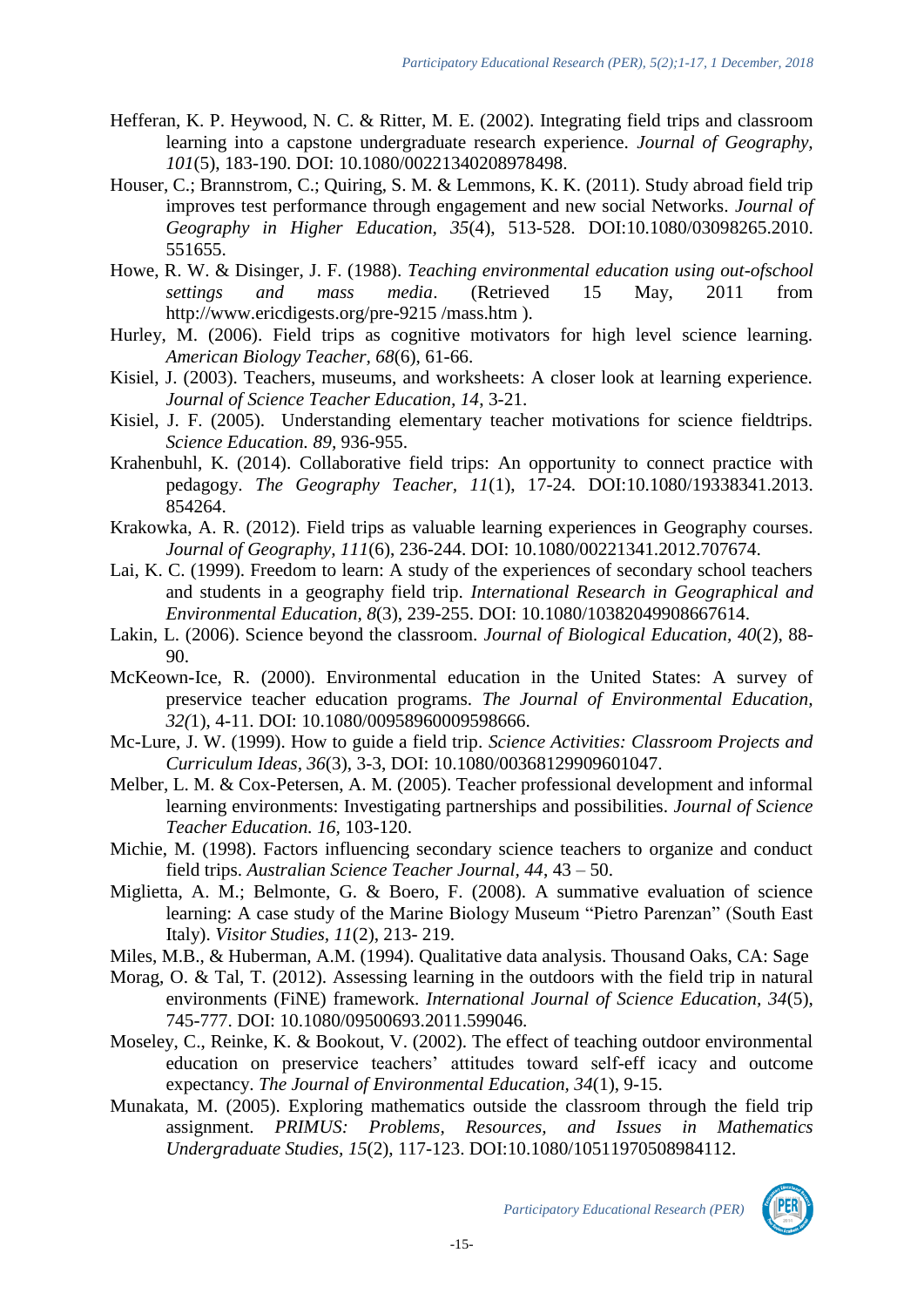- Noel, A. M. (2007). Elements of a winning field trip, *Kappa Delta Pi Record, 44*(1), 42-44. DOI: 10.1080/00228958.2007.10516491
- Olson, J. K., Cox-Petersen, A. M. & McComas, W. F. (2001). The inclusion of informal environments in science teacher preparation. *Journal of Science Teacher Education, 12*, 155-173.
- Orion, N. & Hofstein, A. (1994). Factors that influence learning during a scientific field trip in a natural environment. *Journal of Research in Science Teaching, 31*(10), 1097- 1119.
- Orion, N.; Hofstein, A., Tamir, P. & Giddings, G. J. (1997). Devolopment and validation of an instrument for assesing the learning environment of outdoor science activities. *Science Education, 81,* 161-171.
- Özgen, N. (2011). Fiziki Coğrafya dersi öğretim metoduna farklı bir yaklaşım: Gezi- gözlem destekli öğretim. *Marmara Coğrafya Dergisi, 23*, 373-388.
- Pace, S. & Tesi, R. (2004). Adult's perception of field trips taken within grades K-12 : Eight case studies in the new york metropolitan area. *Education. 125*(1), 30-40.
- Pasquier, M. & Narguizian, P. J. (2006). Using nature as a resource: Effectively planning an outdoor field trip. *Science Activities: Classroom Projects and Curriculum Ideas, 43*(2), 29-33, DOI:10.3200/SATS.43.2.29-33.
- Ramey-Gassert, L. (1997). Learning science beyond the classroom. *The Elementary School Journal. 97* (4), 433-448.
- Ritchie, B. & Coughlan, D. (2004). Understanding school excursion planning and constraints: An Australian case study. *Tourism Review International, 8*, 113–126.
- Simmons, D. (1998). Using natural settings for environmental education: Perceived benefits and barriers. *Journal of Environmental Education, 29* (3), 23–31.
- Skop, E. (2009). Creating field trip-based learning communities. *Journal of Geography, 107*(6), 230-235. DOI: 10.1080/00221340802620164.
- Smith-Sebasto, N. J. & Smith, T. L. (1997). Environmental education in Illinois and Wisconsin: A tale o f two s tates. *Journal of Environmental Education, 28* (4), 26-36.
- Tal, T. & Morag, O. (2009). Reflective practice as a means for preparing to teach outdoors in an ecological garden. *Journal of Science Teacher Education, 20*, 245-262.
- Tal, T. & Steiner, L. (2006). Patterns of teacher-museum staff relationships: School visits to the educational centre of a science museum. *Canadian Journal of Science, Mathematics and Technoiogy Education. 6*(1), 25-46.
- Tal, T., Bamberger, Y. & Morag, O. (2005). Guided school visits to Natural History Museums in Israel: Teachers' roles. *Science Education, 89* (6), 920-935.
- Tatar, N. & Bağrıyanık, K.E. (2012). Fen ve Teknoloji dersi öğretmenlerinin okul dışı eğitime yönelik görüşleri. *İlköğretim Online. 11*(4), 883-896.
- Taylor, E. W. & Caldarelli, M. (2004). Teaching beliefs of non-formal environmental educators: A perspective from state and local parks in the United States. *Environmental Education Research, 10* (4), 451-469.
- Türkmen, H. (2010). İnformal (Sınıf-Dışı) Fen Bilgisi eğitimine tarihsel bakış ve eğitimimize entegrasyonu. *Çukurova Üniversitesi Eğitim Fakültesi Dergisi, 3*(39), 46-59.
- Wong, A. & Wong, S. (2008). Useful practices for organizing a field trip that enhances learning. *Journal of Teaching in Travel and Tourism,8*(2/3), 241–260.
- Wunder, S. (2002). Learning to teach for historical understanding: Preservice teachers at a hands-on museum. *The Social Studies, 93*(4), 159-163. DOI: 10.1080/0037799020959 9902.
- Xie, P. (2004). Tourism field trip: Students' view of experiential learning. *Tourism Review International, 8*(2), 101–111.